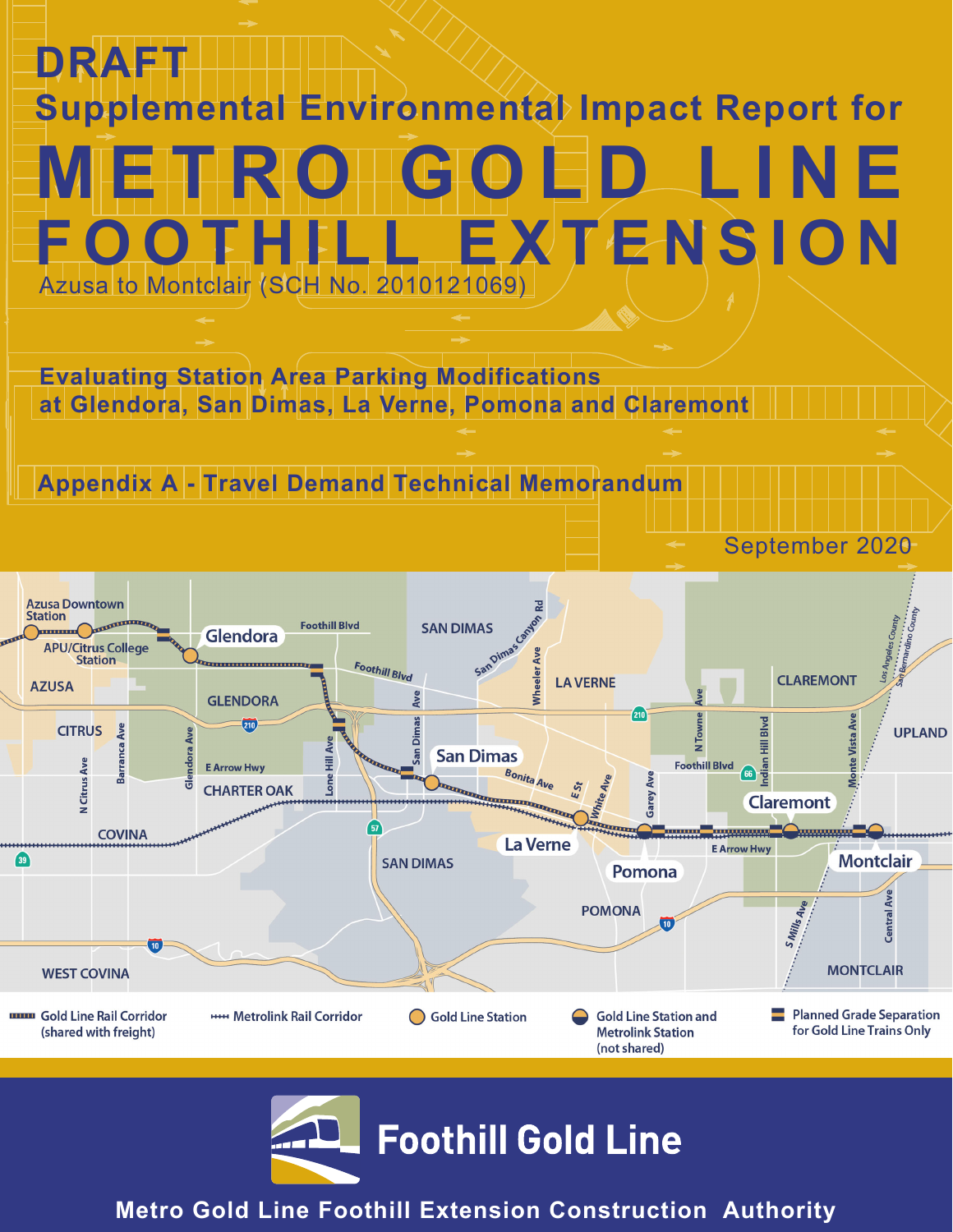Appendix A - Travel Demand Technical Memorandum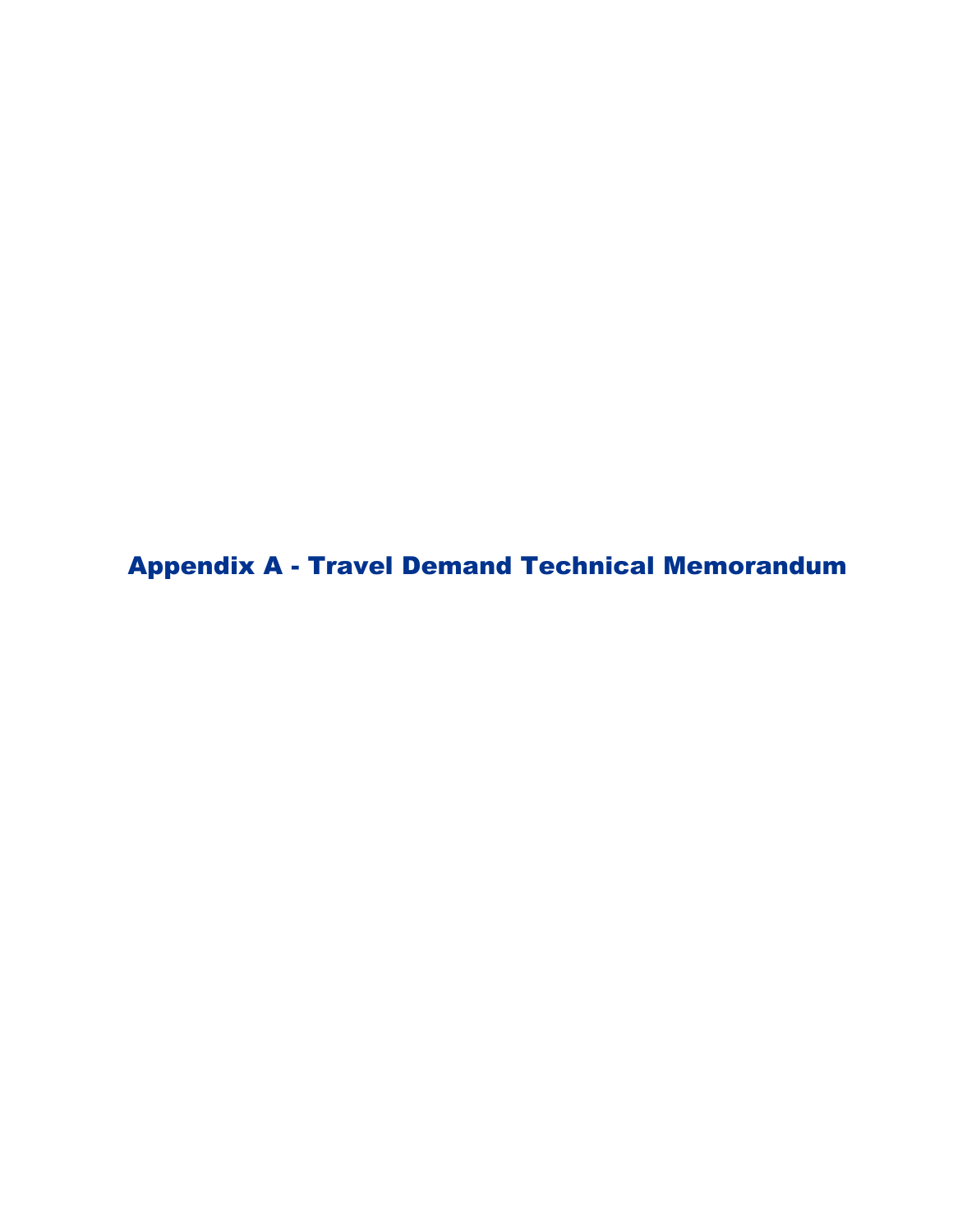# **METRO GOLD LINE FOOTHILL EXTENSION - AZUSA TO MONTCLAIR**

**Travel Demand Modeling Technical Memorandum**

**Supplemental Environmental Impact Report**

**Metro Gold Line Foothill Extension Construction Authority**



**August, 2020**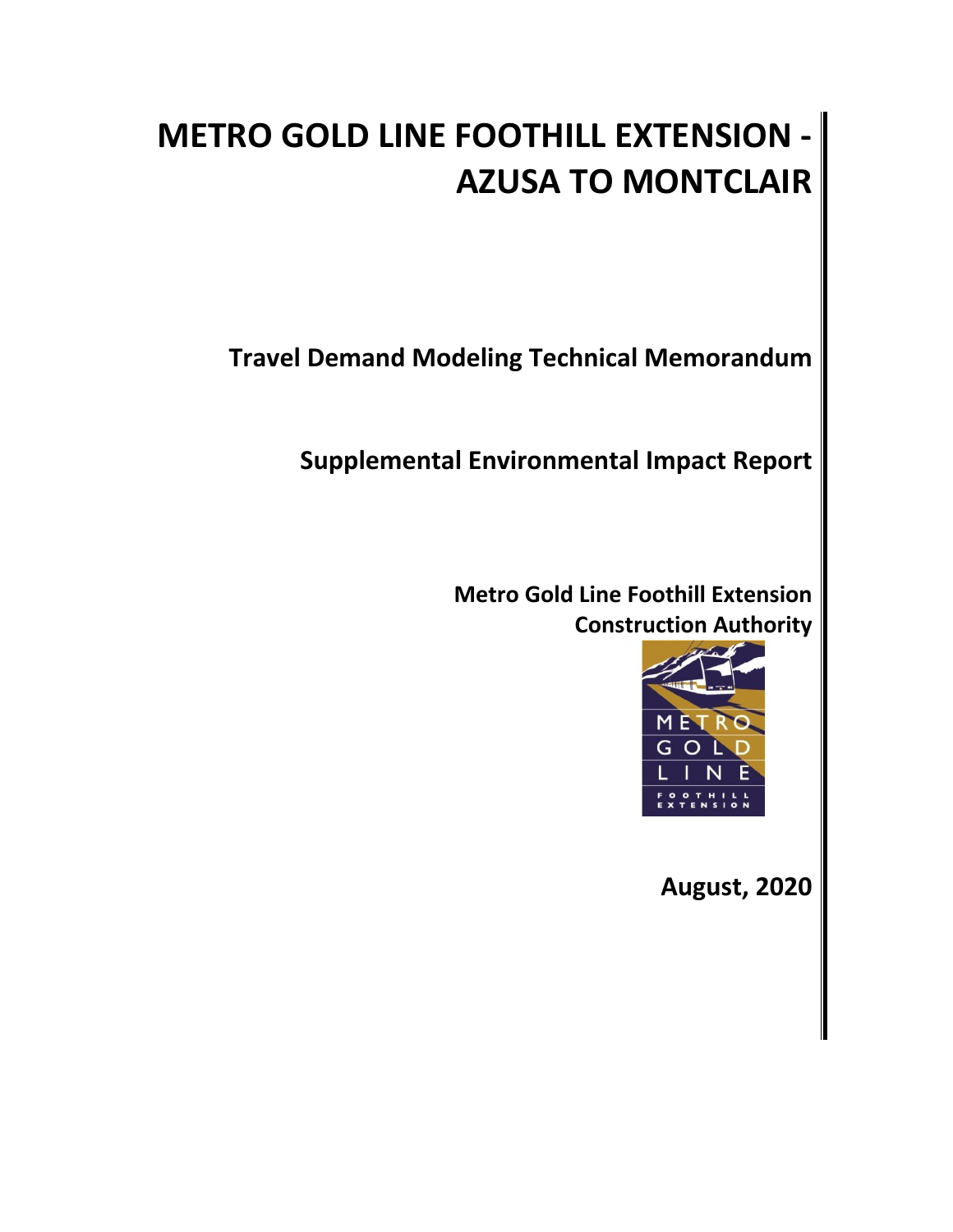# **Metro Gold Line Foothill Extension Project**

# **Travel Demand Modeling Technical Memorandum**

# **Supplemental Environmental Impact Report**

**August, 2020**

# **Metro Gold Line Foothill Extension Construction Authority**

406 Huntington Drive Monrovia, CA 91016

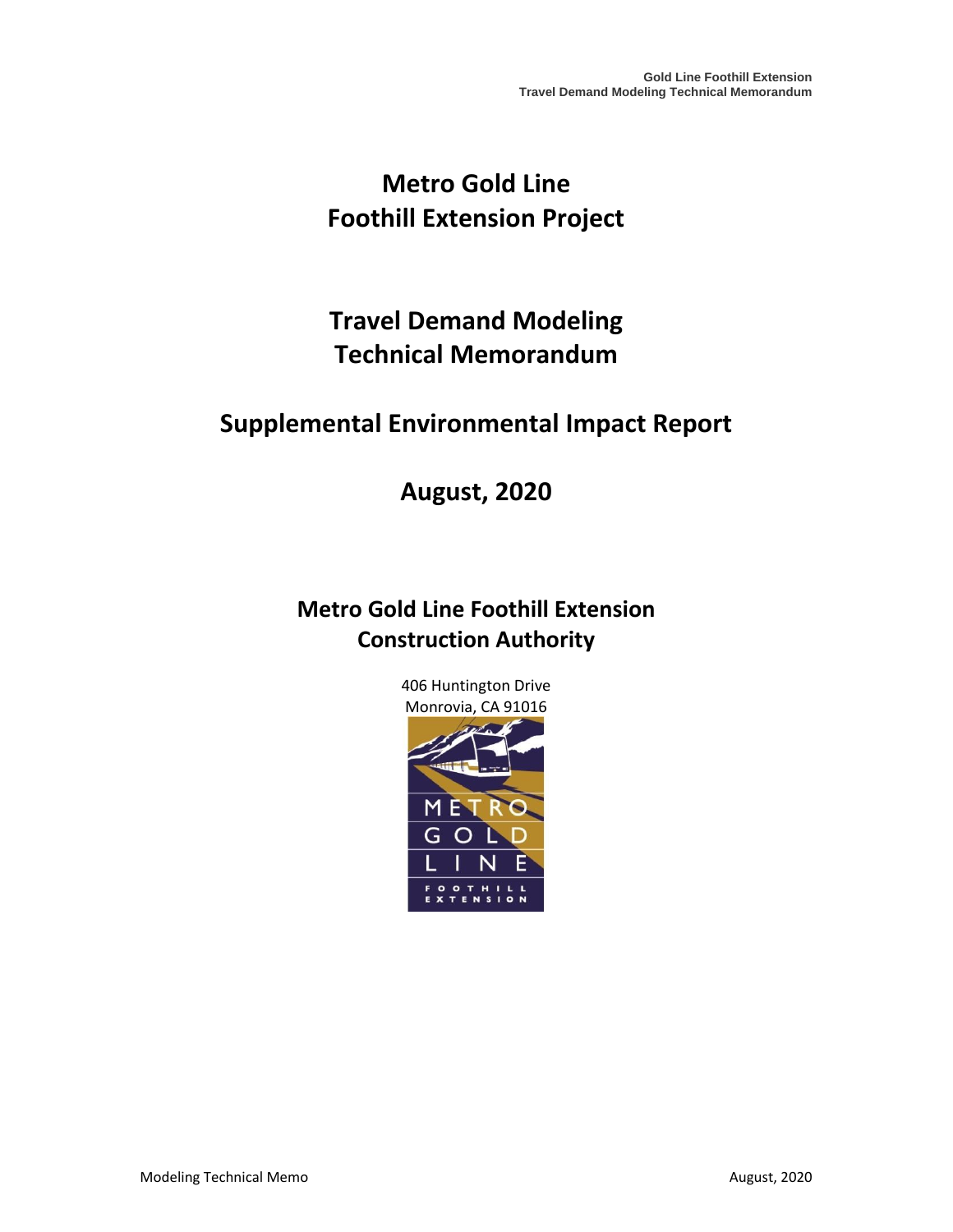## Table of Contents

# List of Tables

| Table 3 Year 2035 Average Weekday Model Boardings and Alightings Summary for the Project   |
|--------------------------------------------------------------------------------------------|
|                                                                                            |
| Table 4 Year 2035 Average Weekday Model Boardings and Alightings Summary for the Project   |
|                                                                                            |
| Table 5 Year 2035 Average Weekday Model Boardings and Alightings Summary for the Project   |
|                                                                                            |
| Table 6 Year 2035 Model Boardings Summary for the Urban Rail Lines (Phase 1) 6             |
| Table 7 Year 2035 Model Boardings Summary for the Urban Rail Lines (Phase 2) 6             |
| Table 8 Year 2035 Model Boardings Summary for the Urban Rail Lines (Phase 3) 7             |
| Table 9 Year 2035 Model Parking Demand Summary for the Project Stations (Phase 1) 7        |
| Table 10 Year 2035 Model Parking Demand Summary for the Project Stations (Phase 2) 8       |
| Table 11 Year 2035 Model Parking Demand Summary for the Project Stations (Phase 3) 8       |
| Table 12 Year 2035 Average Weekday Mode of Access Summary for Gold Line Stations (Phase 1) |
|                                                                                            |
| Table 13 Year 2035 Average Weekday Mode of Access Summary for Gold Line Stations (Phase 2) |
|                                                                                            |
| Table 14 Year 2035 Average Weekday Mode of Access Summary for Gold Line Stations (Phase 3) |
| 10                                                                                         |
|                                                                                            |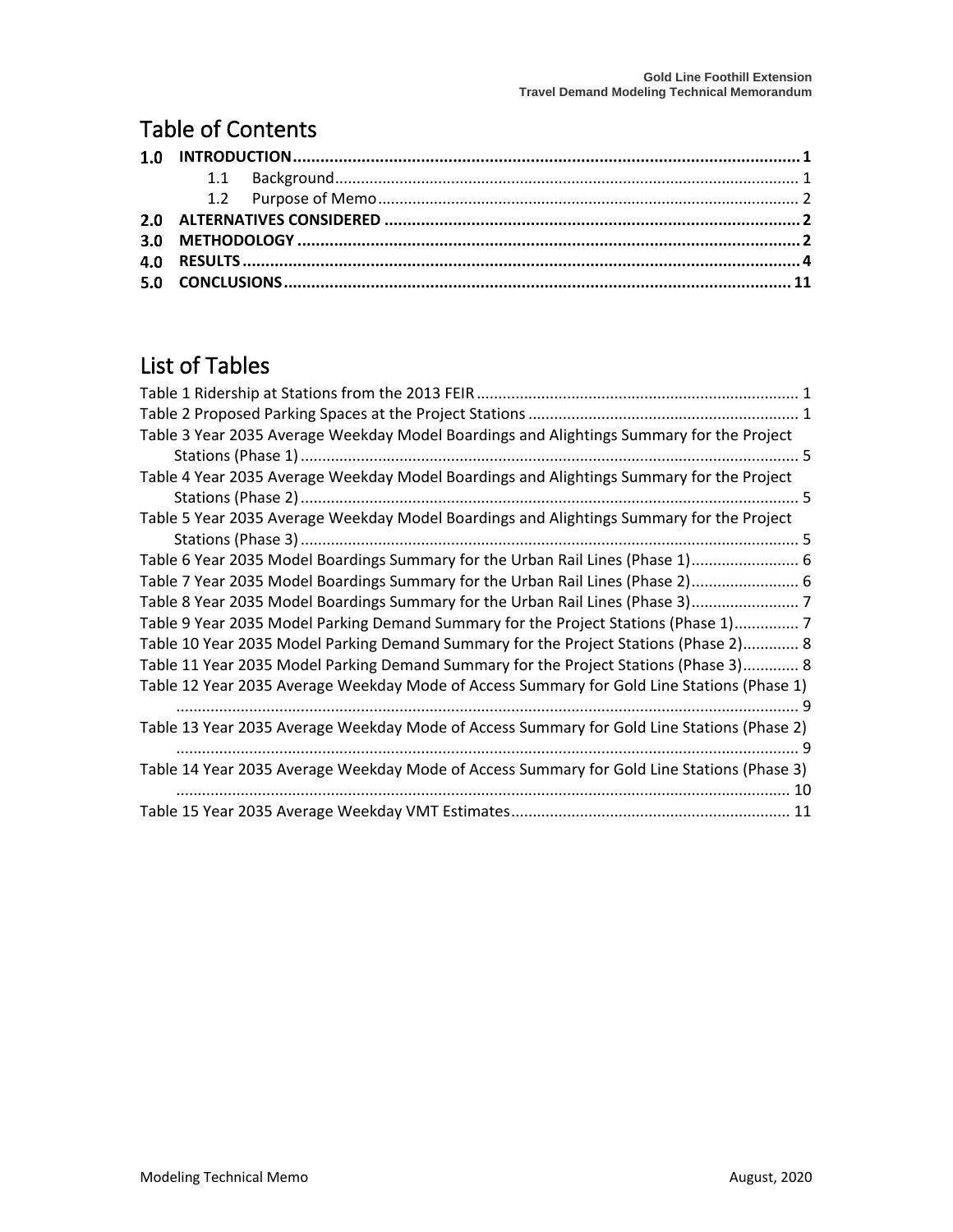## <span id="page-5-0"></span>**1.0 INTRODUCTION**

## <span id="page-5-1"></span>**1.1 Background**

The Gold Line Extension Phase 2B project evaluates a 12.3-mile extension from Azusa to Montclair, following the 11.5-mile extension of Phase 2A from Pasadena to Azusa completed in 2015. The Final Environmental Impact Report (2013 FEIR) for the Phase 2B was issued in 2013, which was followed by four EIR addenda that addressed minor changes to the project. In 2019, a Supplemental EIR (2019 SEIR) was prepared to evaluate impacts of the potentially phased construction due to funding limitations.

The current approved project extends the Metro Gold Line from just east of the Azusa-Citrus Station to the Montclair Transcenter and includes six new stations in Glendora, San Dimas, La Verne, Pomona, Claremont, and Montclair. As evaluated in the 2013 FEIR, the anticipated travel time would be approximately 18 minutes between Azusa-Citrus Station and Montclair Station. It is anticipated that trains would operate with 10-minute headways during peak periods and 20-minute headways during off-peak periods and would have a projected ridership of approximately 17,800 passengers per day. The projected passenger daily boardings at each proposed station in 2035 from the 2013 FEIR are as shown in **[Table 1](#page-5-2)** below:

<span id="page-5-2"></span>

| <b>Station</b> | Glendora | San Dimas | La Verne | Pomona | <b>Claremont</b> | <b>Montclair</b> |  |  |  |  |  |  |  |
|----------------|----------|-----------|----------|--------|------------------|------------------|--|--|--|--|--|--|--|
| Ridership      | .860     | 1.780     | 1.840    | 3.010  | 2.840            | 6.440            |  |  |  |  |  |  |  |

#### **Table 1 Ridership at Stations from the 2013 FEIR**

Note: Passenger boardings at the Claremont and Montclair Stations did not necessitate updates as part of the 2019 SEIR. The boardings for those two stations are from the 2013 FEIR.

As a result of Project Modifications and revised Metro parking provision guidance resulting from a parking study completed by Metro, parking structures will be replaced by surface parking lots for the Glendora, San Dimas, La Verne, and Pomona locations as well as a combination of either a parking structure or parking lot and leased parking space arrangements at Claremont is warranted. This would reduce the total number of available parking spaces at the stations. At some of these stations, the potential change from a structure to a surface lot would result in minor changes related to the configuration of vehicle and pedestrian access. The proposed parking at the stations are show in **[Table 2](#page-5-3)** below.

## **Table 2 Proposed Parking Spaces at the Project Stations**

<span id="page-5-3"></span>

| <b>Station</b>    | Glendora | <b>San Dimas</b> | La Verne | Pomona | <b>Claremont</b> | <b>Montclair</b> |
|-------------------|----------|------------------|----------|--------|------------------|------------------|
| Parking<br>Spaces | 302      | 289              | 299      | 550    | 539              | 1.600            |

Note: The parking spaces include parking for both Gold Line stations and Metrolink stations for the Pomona, Claremont and Montclair stations.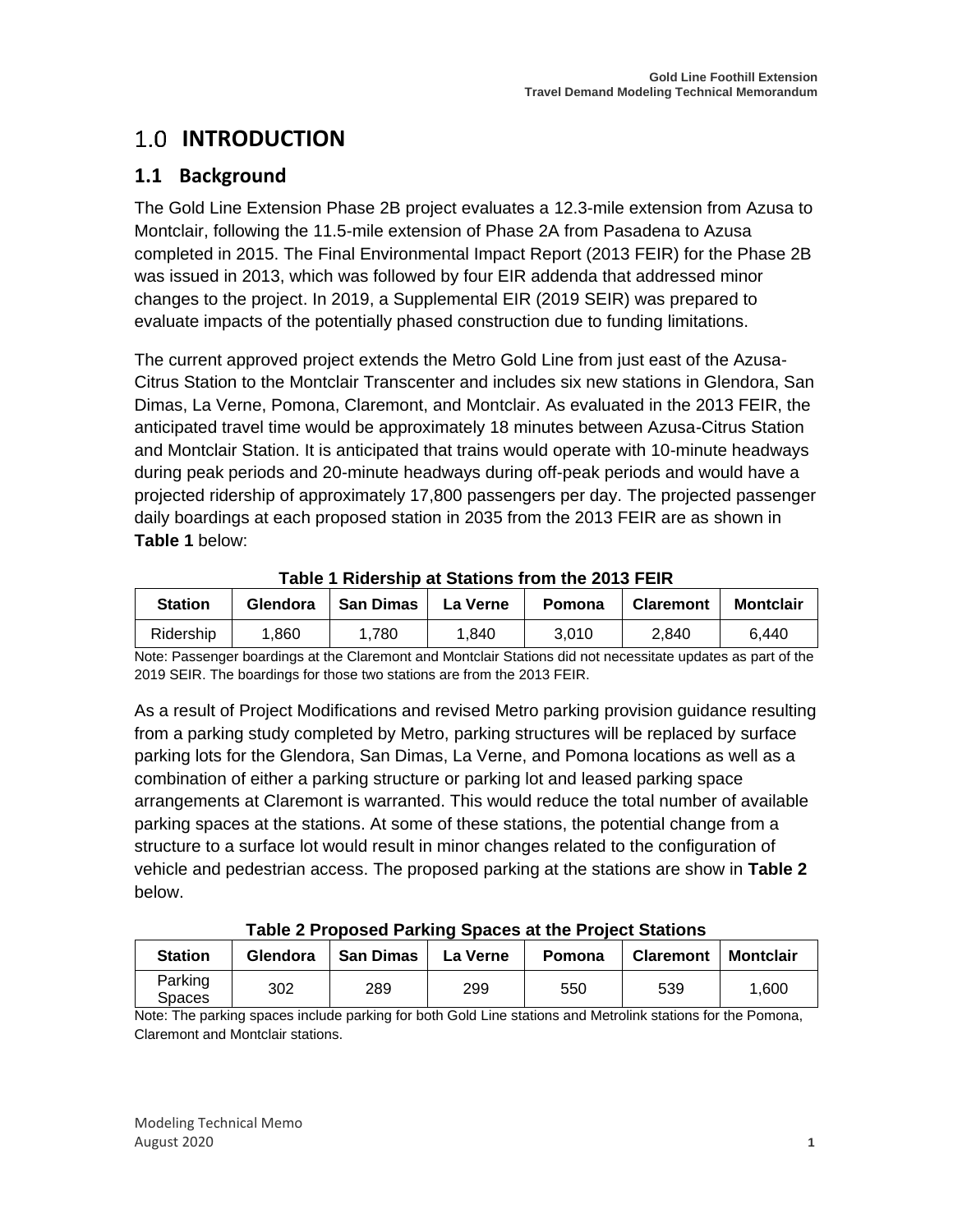## <span id="page-6-0"></span>**1.2 Purpose of Memo**

This memo documents the methodology and results of the model runs using the original (as was used in the 2013 FEIR and the 2019 SEIR) to offer a fair comparison to the previous modeling efforts. The results of this modeling analysis shed light on potential direct and indirect effects that the ridership changes can bring about due to the project modifications.

The following sections of this memo describe the alternatives considered and the modeling methodology, as well as provide a summary of the results and preliminary conclusions.

## <span id="page-6-1"></span>**ALTERNATIVES CONSIDERED**

Two scenarios were analyzed for the 2035 forecast year – No Build and Build. The 2035 No Build network from the 2019 SEIR study was used. It includes all the projects from Measure R including the Pasadena to Azusa extension. The Gold Line was defined as part of the North - South line that includes existing stations of the Blue Line, future stations in the Regional Connector and existing stations on the Gold Line north of Union station. All existing Gold Line stations between Union Station and Atlantic are included in the East-West line and are not part of the North-South line. The North - South line would have two variations – Short line and Long line. The Short variation would operate between Long Beach on the Blue Line and Sierra Madre Villa on the Gold Line.

For the Build Alternative, the Gold Line is extended from Glendora to Montclair to include six new stations - Glendora, San Dimas, La Verne, Pomona, Claremont, and Montclair. Out of the new stations, three stations – Pomona North, Claremont and Montclair are common to the Metrolink San Bernardino Line and the Gold Line extension. The headways modeled are 10 minutes and 20 minutes for peak and off peak respectively. Similar to the No Build, the Gold Line is defined as part of the North – South line and the North-South line operates in two variations. Though the shorter variation is the same as the No Build, the long line version operates between Long Beach in the south to Montclair. In addition to the full build, two build scenarios – build extensions with terminal stations as Pomona and Claremont were also run.

#### <span id="page-6-2"></span> $3.0<sub>1</sub>$ **METHODOLOGY**

The ridership estimates and parking analysis were done using the Los Angeles County Metropolitan Transportation Authority's (LACMTA) 2009 Corridor Based Model (CBM09). This version of the model was selected because it was used for the 2019 Final SEIR. No additional validation was done for CBM09 as part of this analysis, since the validation process was completed for the 2019 SEIR.

One of the key factors influencing ridership at a station as well as the station area planning is the availability of parking. For the Gold Line extension, it is important to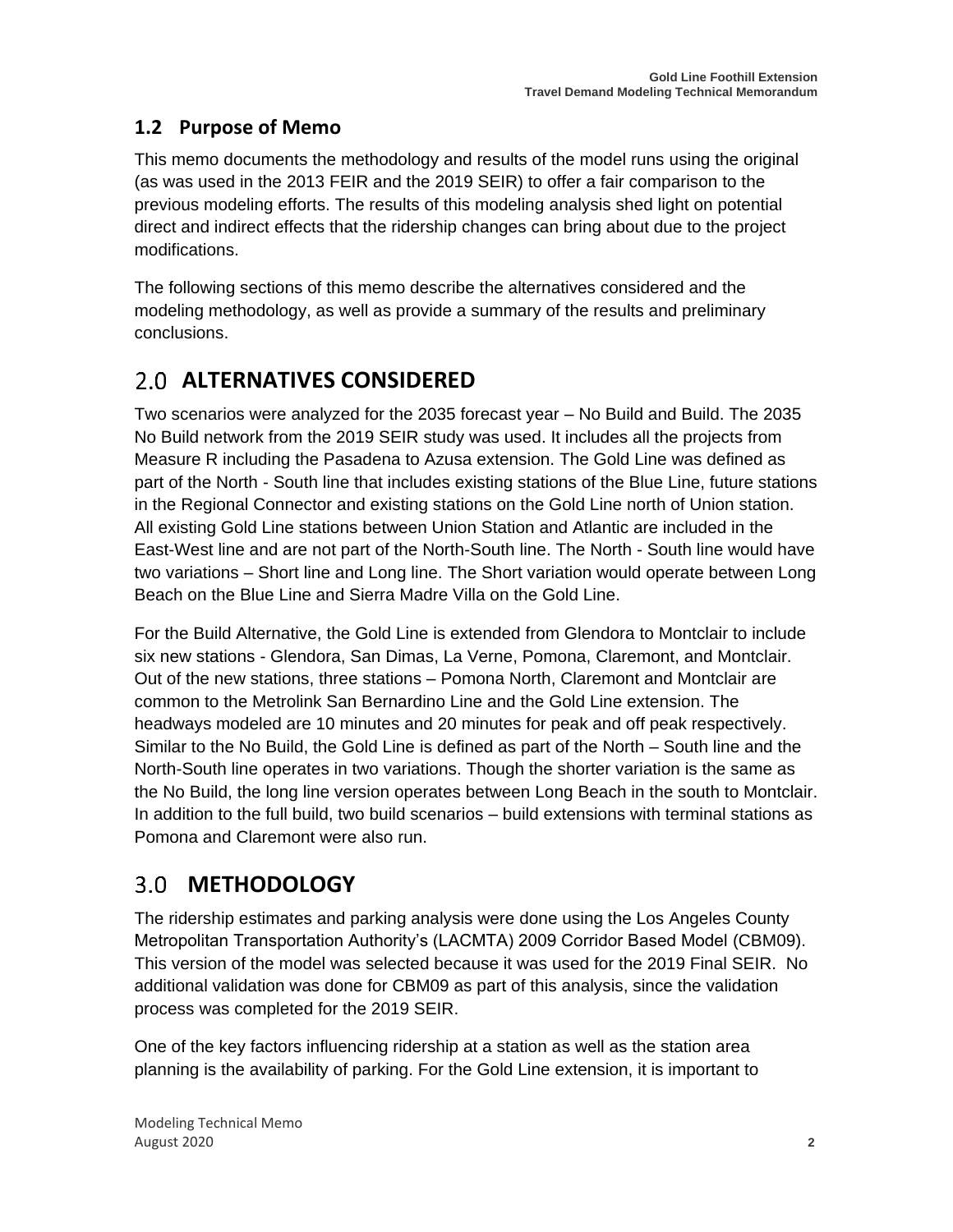develop a methodology to estimate parking needs and compare it to the proposed parking spaces to check for the adequacy or make suggestions for extra parking. To develop parking demand estimates, model runs are run "constrained", where parking at each station is constrained to a fixed capacity. The parking supply is capped to the numbers associated with Project Modifications evaluated in the 2020 SEIR (as shown in **Table 2**).

The total spaces available include spaces that may be shared with commuter rail and other transit service. The constrained run also assumes a "no-spillover' condition, which means that the parking is assumed to be available only at the park and ride facility. Hence a driver driving to the station can only park at the station, and in the event there is no parking available, the driver would go to the next convenient station or chose a different mode of travel such as bus, bike, carpool, walk, etc. to the chosen station or does not make the trip on the Gold or the Metrolink lines. The model assumes that there is a \$3 parking cost at the extension stations and assumes a vehicle occupancy of 1.05 persons per vehicle for the model runs. Also, the model assumes that there is zero turnover, which means that the riders who park a car in the morning peak do not leave during the morning peak.

The "constrained" run is essential to make an assessment of whether the approved parking capacity at the build stations would suffice to fulfill the demand. Should the demand be found close to the constrained number of spaces, the Metro Gold Line Foothill Extension Construction Authority's goal to provide enough parking for the peak period users will be achieved.

The No Build Alternative of the CBM09 model was updated to include the proposed extension of the North – South line. Three alternatives were analyzed

- Extension from Azusa to Pomona station (Phase 1)
- Extension from Azusa to Claremont station (Phase 2)
- Extension from Azusa to Montclair station (Phase 3)

The no build model of the CBM09 model was updated to include the proposed extension of the North – South line from Azusa to Montclair. The station definitions were updated to include the proposed \$3 parking cost for the Glendora, San Dimas, La Verne, Pomona, Claremont and Montclair stations. The model was run for the year 2035 by adjusting the parking access to the stations to meet the proposed constrained parking spaces.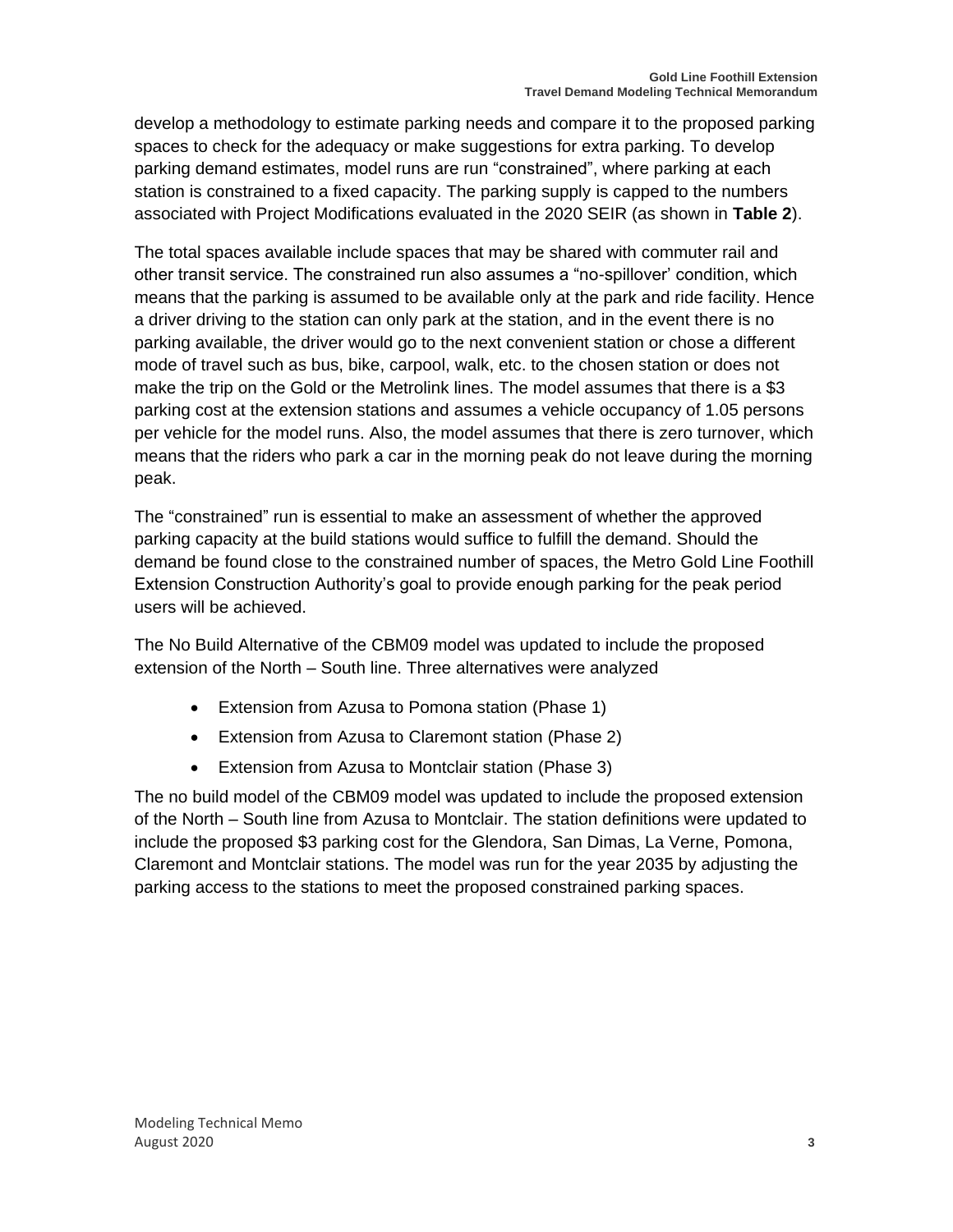## <span id="page-8-0"></span>**RESULTS**

This section discusses the results from the model runs including ridership, parking, as well as Vehicle Miles Traveled (VMT) Estimates. **[Table 3](#page-9-0)** through **[Table 5](#page-9-2)** show the 2035 model year estimated boardings for all phases of the project by time period at the project stations. The model assumes peak period as AM peak (6AM-9AM) and PM peak (3PM-7PM) periods and the off-peak as mid-day (9AM-3PM) and night (7PM-1AM & 4AM-6AM) periods. The model assumes that a trip occurring in the morning peak will occur in the reverse direction in the evening peak, hence half of the peak period boardings occur in the AM peak and the other half in the PM peak. Boardings (which are the average of Ons and Offs) provide an estimate of station activity. With full build-out, the six project stations on the North-South line would have about 17,200 daily boardings with about 11,600 occurring in the peak and about 5,600 during the off-peak period.

**[Table](#page-10-0)** 6 through **[Table 8](#page-11-0)** shows the urban rail boardings for peak period, off-peak period and daily for the no-build and build scenarios. The North-South line from Long Beach to Montclair, has an increase of about 21,600 compared to no build scenario. The other urban rail lines do not see much impact. On a systemwide basis, the total urban line boardings increase by about 20,000.

**[Table 9](#page-11-1)** through **[Table 11](#page-12-1)** show the estimated Park -and-Ride (PNR) demand at the proposed stations along with the Kiss-and-Ride (KNR) demand. The tables illustrate that the parking demand reaches relative equilibrium with the number proposed parking spaces, while shifts to other modes of station access occur.

**[Table 12](#page-13-0)** through

[Table 14](#page-13-2) show the estimated average weekday boardings by mode of access to the project stations. The Gold Line boardings do not include transfers from Metrolink. Note that the PNR access numbers in the table are slightly higher than the PNR demand from the **[Table 9](#page-11-1)** through **[Table 11](#page-12-1)**. This is due to the assumption that there would be a 5% reduction in trips to account for the average vehicle occupancy of vehicles parked at the stations.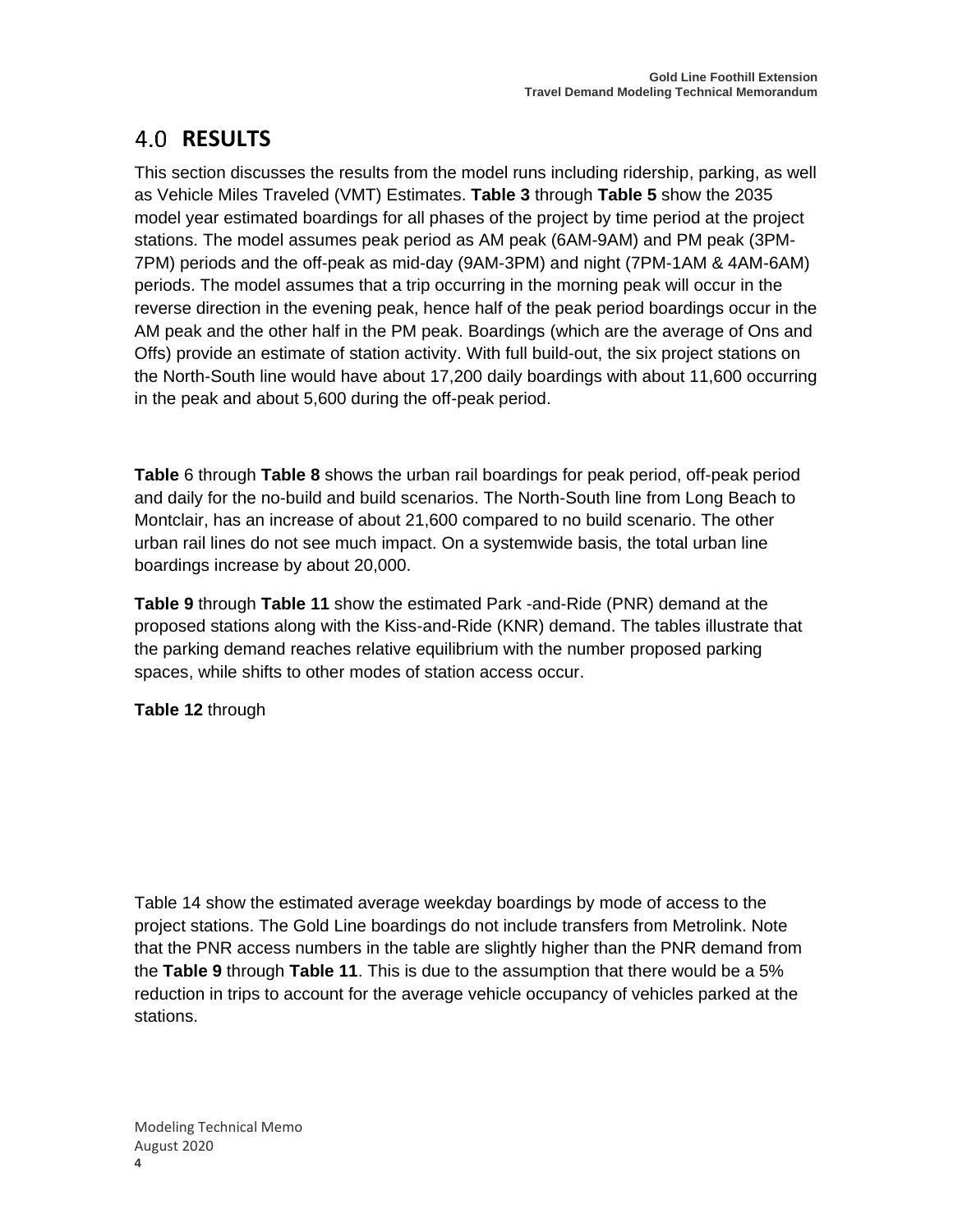|                |           | Peak |         |       |                   |           |     | <b>Off-Peak</b> |       | <b>Total Off-Peak</b> | <b>Total Daily</b> |  |
|----------------|-----------|------|---------|-------|-------------------|-----------|-----|-----------------|-------|-----------------------|--------------------|--|
| <b>Station</b> | Read down |      | Read up |       | <b>Total Peak</b> | Read down |     | Read up         |       |                       |                    |  |
|                | On        | Off  | On      | Off   | <b>Boardings</b>  | On        | Off | On              | Off   | <b>Boardings</b>      | <b>Boardings</b>   |  |
| Pomona         | 6.309     |      |         | 2,304 | 4,307             | 2,092     |     |                 | 809   | ,451                  | 5,757              |  |
| La Verne       | 917       | 714  | 272     | 601   | ,252              | 647       | 330 | 109             | 268   | 677                   | 1,929              |  |
| San Dimas      | 7081      | 350  | 215     | 634   | 954               | 573       | 103 | 74              | 300   | 525                   | 1,479              |  |
| Glendora       | .234      | 164  | 238     | 560   | .098              | 769       | 74  | 77              | 362   | 641                   | 1,739              |  |
| <b>Total</b>   | 9,168     | ,228 | 725     | 4,099 | 7,610             | 4,081     | 507 | 260             | 1,739 | 3,294                 | 10,904             |  |

**Table 3 Year 2035 Average Weekday Model Boardings and Alightings Summary for the Project Stations (Phase 1)**

## **Table 4 Year 2035 Average Weekday Model Boardings and Alightings Summary for the Project Stations (Phase 2)**

<span id="page-9-0"></span>

|                | Peak      |      |          |       |                   |           |                  | <b>Off-Peak</b> |       |                       | <b>Total Daily</b> |  |
|----------------|-----------|------|----------|-------|-------------------|-----------|------------------|-----------------|-------|-----------------------|--------------------|--|
| <b>Station</b> | Read down |      | Read up  |       | <b>Total Peak</b> | Read down |                  | Read up         |       | <b>Total Off-Peak</b> |                    |  |
|                | On        | Off  | On       | Off   | <b>Boardings</b>  | On        | Off              | On              | Off   | <b>Boardings</b>      | <b>Boardings</b>   |  |
| Claremont      | 3,993     |      |          | 2,376 | 3,185             | ,271      |                  |                 | 915   | ,093                  | 4,278              |  |
| Pomona         | 3,508     | 303  | 403      | ,190  | 2,702             | .709      | 123 <sub>1</sub> | 228             | 503   | ,282                  | 3,984              |  |
| La Verne       | 828       | 689  | 209      | 594   | 160               | 632       | 358              | 1041            | 263   | 679                   | 1,839              |  |
| San Dimas      | 7031      | 289  | 236      | 634   | 931               | 572       | 108              | 77              | 299   | 528                   | 1,459              |  |
| Glendora       | .234      | 171  | $266 \,$ | 557   | .114              | 590       | 79 I             | 86              | 333   | 544                   | 1,658              |  |
| Total          | 10,266    | ,452 | ا 114,   | 5,351 | 9,092             | 4,774     | 668              | 495             | 2,313 | 4,125                 | 13,217             |  |

## **Table 5 Year 2035 Average Weekday Model Boardings and Alightings Summary for the Project Stations (Phase 3)**

<span id="page-9-2"></span><span id="page-9-1"></span>

|                | Peak             |      |         |       | <b>Total Peak</b> |                  |      | <b>Off-Peak</b>  |       | <b>Total Off-Peak</b> | <b>Total Daily</b> |  |
|----------------|------------------|------|---------|-------|-------------------|------------------|------|------------------|-------|-----------------------|--------------------|--|
| <b>Station</b> | <b>Read down</b> |      | Read up |       |                   | <b>Read down</b> |      | Read up          |       |                       |                    |  |
|                | On               | Off  | On      | Off   | <b>Boardings</b>  | On               | Off  | <b>On</b>        | Off   | <b>Boardings</b>      | <b>Boardings</b>   |  |
| Montclair      | 5,722            |      |         | 3,432 | 4,577             | 2,499            |      |                  | ,305  | ,902                  | 6,479              |  |
| Claremont      | ,288             | 300  | 272     | .134  | ,497              | 736              | 175  | 166 <sub>1</sub> | 671   | 874                   | 2,371              |  |
| Pomona         | 2,639            | 365  | 389     | ,106  | 2,250             | ,436             | 164  | 246              | 483   | ,165                  | 3,414              |  |
| La Verne       | 784              | 703  | 192     | 597   | ,138              | 573              | 370  | 98               | 268   | 655                   | 1,793              |  |
| San Dimas      | 807              | 320  | 261     | 637   | ,013              | 427              | 131. | 91               | 294   | 472                   | <b>1,484</b>       |  |
| Glendora       | .230             | 183  | 283     | 547   | .122              | 572              | 85   | 96               | 329   | 541                   | .663               |  |
| <b>Total</b>   | 12,470           | ,871 | ,397    | 7,453 | 11,596            | 6,243            | 925  | 697              | 3,350 | 5,608                 | 17,203             |  |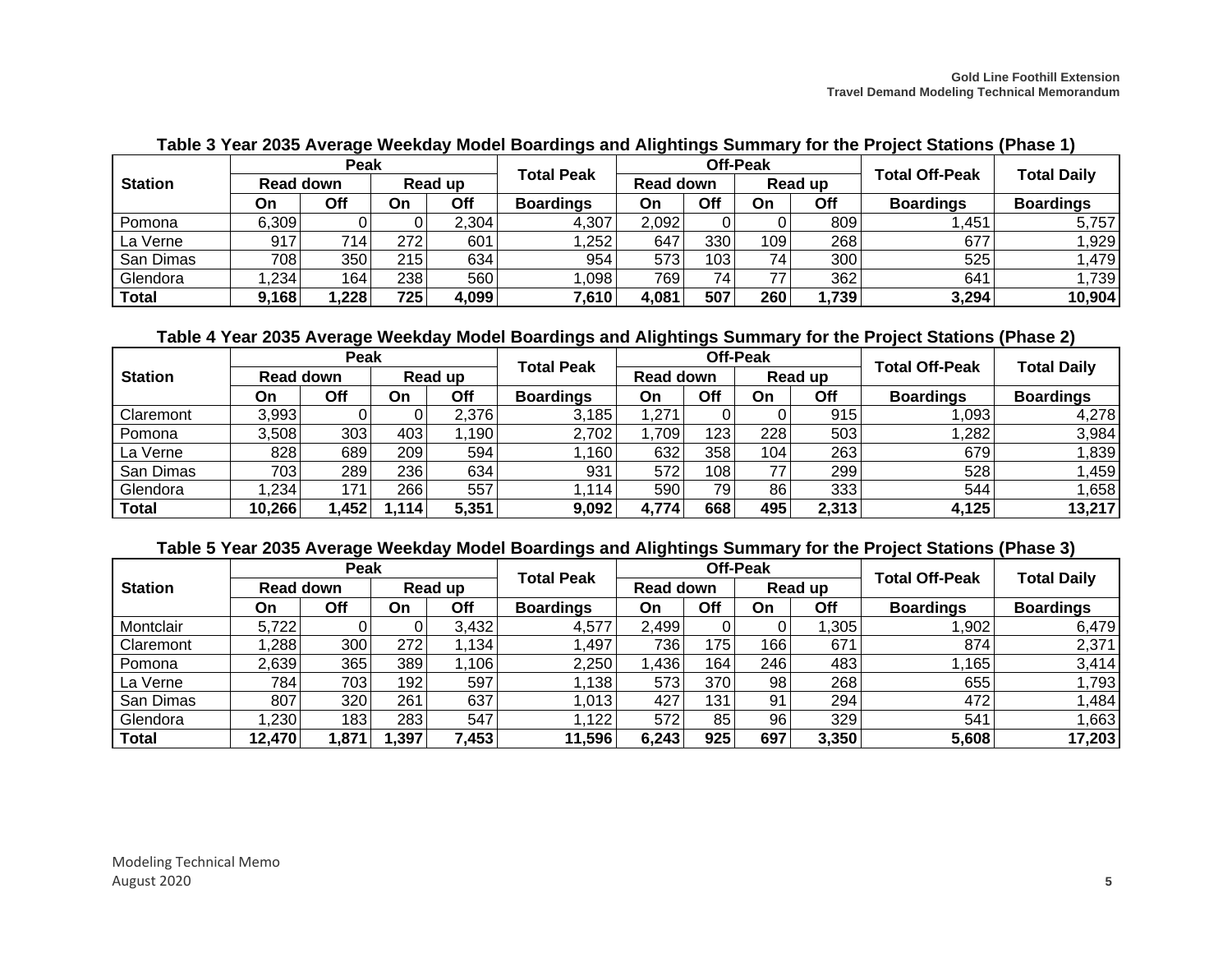| <b>Rail Line</b>                    |             | <b>No Build Boardings</b> |              |             | <b>Build Boardings</b> |              |             | Difference (Build - No Build) |              |
|-------------------------------------|-------------|---------------------------|--------------|-------------|------------------------|--------------|-------------|-------------------------------|--------------|
|                                     | <b>PEAK</b> | <b>Off-Peak</b>           | <b>Daily</b> | <b>PEAK</b> | <b>Off-Peak</b>        | <b>Daily</b> | <b>PEAK</b> | <b>Off-Peak</b>               | <b>Daily</b> |
| Purple Line - Wilshire BI/Westwood  | 80,656      | 26,407                    | 107,063      | 79,988      | 26,621                 | 106,609      | $-668$      | 214                           | $-454$       |
| Red Line - USTA-North Hollywood     | 93,994      | 31,540                    | 125,534      | 93,395      | 31,739                 | 125,134      | $-599$      | 199                           | $-400$       |
| Green Line- Norwalk-Torrance        | 21,805      | 10,738                    | 32,543       | 21,862      | 10,824                 | 32,686       | 57          | 86                            | 143          |
| Green Line- Norwalk-LAX             | 17,657      | 6,798                     | 24,455       | 17,778      | 6,802                  | 24,580       | 121         |                               | 125          |
| LAX People Mover (Lot C)            | 1,206       | 731                       | 1,937        | 1,235       | 677                    | 1,912        | 29          | -54                           | $-25$        |
| LAX People Mover (Century/Aviation) | 1,317       | 905                       | 2,222        | 1,285       | 812                    | 2,097        | $-32$       | -93                           | $-125$       |
| Crenshaw - Expo - Torrance          | 18,142      | 8,082                     | 26,224       | 18,044      | 7,997                  | 26,041       | -98         | -85                           | $-183$       |
| N-S Line - Montclair-Long Beach     | 72,058      | 29,627                    | 101,685      | 79,781      | 33,778                 | 113,559      | 7,723       | 4,151                         | 11,874       |
| N-S Line - SMV-Long Beach           | 54,628      | 23,095                    | 77,723       | 53,641      | 22,942                 | 76,583       | $-987$      | $-153$                        | $-1,140$     |
| E-W Line- East LA - Santa Monica    | 87,587      | 38,678                    | 126,265      | 87,041      | 38,257                 | 125,298      | $-546$      | -421                          | $-967$       |
| <b>Total</b>                        | 449,050     | 176,601                   | 625,651      | 454,050     | 180,449                | 634,499      | 5,000       | 3,848                         | 8,848        |

**Table 6 Year 2035 Model Boardings Summary for the Urban Rail Lines (Phase 1)**

**Table 7 Year 2035 Model Boardings Summary for the Urban Rail Lines (Phase 2)**

<span id="page-10-1"></span><span id="page-10-0"></span>

| <b>Rail Line</b>                    |             | <b>No Build Boardings</b> |              |             | <b>Build Boardings</b> |              |             | Difference (Build - No Build) |              |
|-------------------------------------|-------------|---------------------------|--------------|-------------|------------------------|--------------|-------------|-------------------------------|--------------|
|                                     | <b>PEAK</b> | <b>Off-Peak</b>           | <b>Daily</b> | <b>PEAK</b> | <b>Off-Peak</b>        | <b>Daily</b> | <b>PEAK</b> | <b>Off-Peak</b>               | <b>Daily</b> |
| Purple Line - Wilshire BI/Westwood  | 80,656      | 26,407                    | 107,063      | 80,064      | 26,666                 | 106,730      | $-592$      | 259                           | -333         |
| Red Line - USTA-North Hollywood     | 93,994      | 31,540                    | 125,534      | 93,472      | 31,812                 | 125,284      | $-522$      | 272                           | -250         |
| Green Line- Norwalk-Torrance        | 21,805      | 10,738                    | 32,543       | 21,903      | 10,858                 | 32,761       | 98          | 120                           | 218          |
| Green Line- Norwalk-LAX             | 17,657      | 6,798                     | 24,455       | 17,816      | 6,812                  | 24,628       | 159         | 14                            | 173          |
| LAX People Mover (Lot C)            | 1,206       | 731                       | 1,937        | 1,235       | 680                    | 1,915        | 29          | $-51$                         | $-22$        |
| LAX People Mover (Century/Aviation) | 1,317       | 905                       | 2,222        | 1,285       | 808                    | 2,093        | $-32$       | $-97$                         | $-129$       |
| Crenshaw - Expo - Torrance          | 18,142      | 8,082                     | 26,224       | 18,043      | 7,992                  | 26,035       | -99         | $-90$                         | $-189$       |
| N-S Line - Montclair-Long Beach     | 72,058      | 29,627                    | 101,685      | 81,760      | 34,987                 | 116,747      | 9,702       | 5,360                         | 15,062       |
| N-S Line - SMV-Long Beach           | 54,628      | 23,095                    | 77,723       | 53,442      | 22,916                 | 76,358       | $-1,186$    | $-179$                        | $-1,365$     |
| E-W Line- East LA - Santa Monica    | 87,587      | 38,678                    | 126,265      | 87,000      | 38,192                 | 125,192      | $-587$      | $-486$                        | $-1,073$     |
| Total                               | 449,050     | 176,601                   | 625,651      | 456,020     | 181,723                | 637,743      | 6,970       | 5,122                         | 12,092       |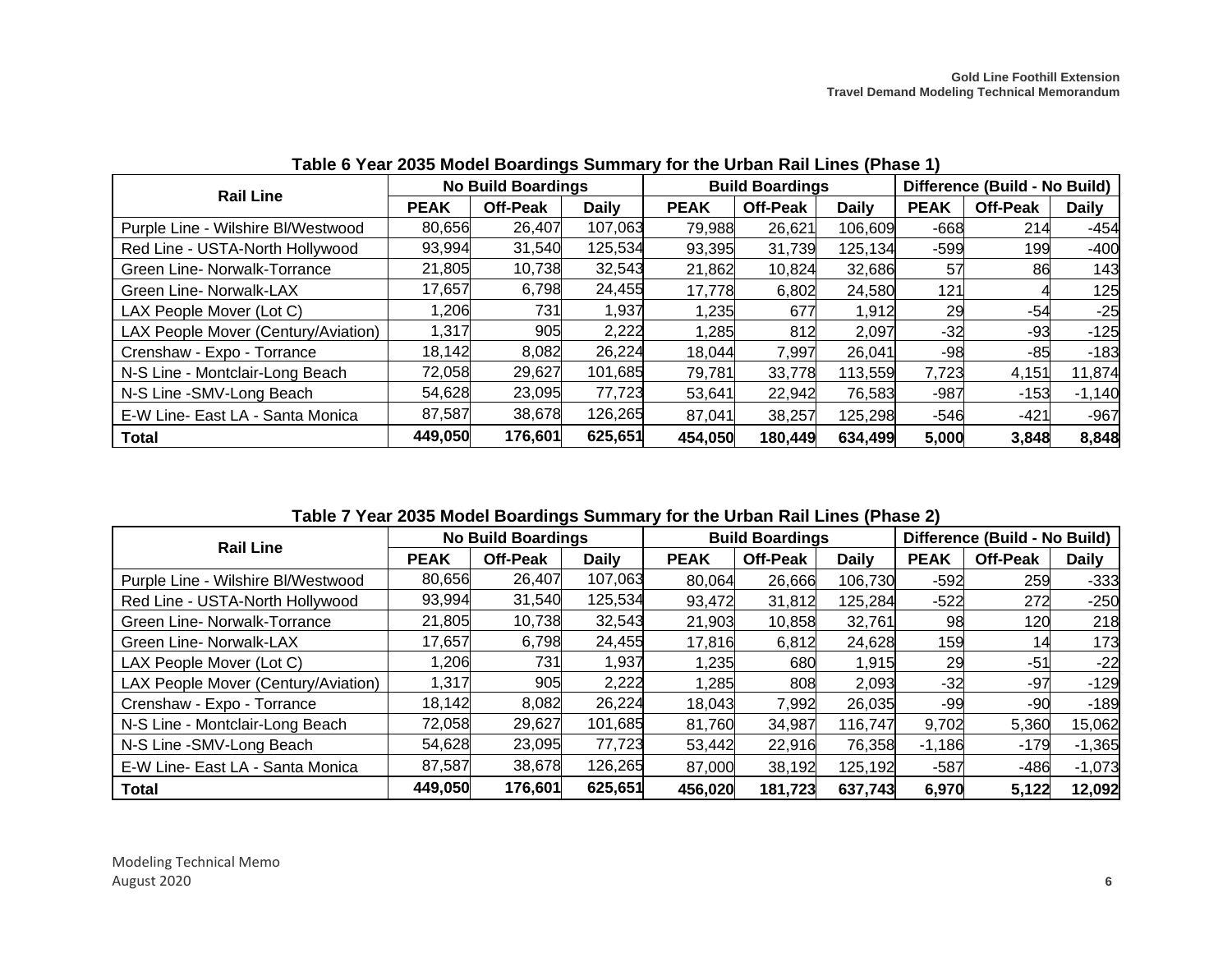| <b>Rail Line</b>                    |             | <b>No Build Boardings</b> |              |             | <b>Build Boardings</b> |              |             | Difference (Build - No Build) |              |
|-------------------------------------|-------------|---------------------------|--------------|-------------|------------------------|--------------|-------------|-------------------------------|--------------|
|                                     | <b>PEAK</b> | <b>Off-Peak</b>           | <b>Daily</b> | <b>PEAK</b> | <b>Off-Peak</b>        | <b>Daily</b> | <b>PEAK</b> | Off-Peak                      | <b>Daily</b> |
| Purple Line - Wilshire Bl/Westwood  | 80,656      | 26,407                    | 107,063      | 80,326      | 26,806                 | 107,132      | $-330$      | 399                           | 69           |
| Red Line - USTA-North Hollywood     | 93,994      | 31,540                    | 125,534      | 93,693      | 31,925                 | 125,618      | $-301$      | 385                           | 84           |
| Green Line- Norwalk-Torrance        | 21,805      | 10,738                    | 32,543       | 22,048      | 10,949                 | 32,997       | 243         | 211                           | 454          |
| Green Line- Norwalk-LAX             | 17,657      | 6,798                     | 24,455       | 17,952      | 6,881                  | 24,833       | 295         | 83                            | 378          |
| LAX People Mover (Lot C)            | ,206        | 731                       | 1,937        | 1,249       | 690                    | 1,939        | 43          | -41                           | 2            |
| LAX People Mover (Century/Aviation) | 1,317       | 905                       | 2,222        | 1,277       | 813                    | 2,090        | -40         | -92                           | $-132$       |
| Crenshaw - Expo - Torrance          | 18,142      | 8,082                     | 26,224       | 18,028      | 7,984                  | 26,012       | $-114$      | -98                           | $-212$       |
| N-S Line - Montclair-Long Beach     | 72,058      | 29,627                    | 101,685      | 85,889      | 37,352                 | 123,241      | 13,831      | 7,725                         | 21,556       |
| N-S Line - SMV-Long Beach           | 54,628      | 23,095                    | 77,723       | 53,314      | 22,781                 | 76,095       | $-1,314$    | $-314$                        | $-1,628$     |
| E-W Line- East LA - Santa Monica    | 87,587      | 38,678                    | 126,265      | 86,920      | 38,155                 | 125,075      | $-667$      | $-523$                        | $-1,190$     |
| <b>Total</b>                        | 449,050     | 176,601                   | 625,651      | 460,696     | 184,336                | 645,032      | 11,646      | 7,735                         | 19,381       |

## **Table 8 Year 2035 Model Boardings Summary for the Urban Rail Lines (Phase 3)**

#### **Table 9 Year 2035 Model Parking Demand Summary for the Project Stations (Phase 1)**

<span id="page-11-1"></span><span id="page-11-0"></span>

| <b>Station</b>          | Line                         | <b>Parking</b><br><b>Spaces</b> | <b>Daily Parking</b><br><b>Demand</b> | <b>Daily</b><br><b>Boardings</b> | <b>Total PNR</b><br><b>Demand</b> | <b>Difference</b> | <b>Daily KNR</b><br><b>Demand</b> | <b>Total KNR</b><br><b>Demand</b> |
|-------------------------|------------------------------|---------------------------------|---------------------------------------|----------------------------------|-----------------------------------|-------------------|-----------------------------------|-----------------------------------|
|                         | Metro Gold Line              | 550                             | 481                                   | 5,757                            | 545                               | -5                | 251                               | 635                               |
| Pomona                  | <b>Metrolink</b>             |                                 | 65                                    | 2,303                            |                                   |                   | 384                               |                                   |
| La Verne                | Metro Gold Line              | 299                             | 303                                   | 1,929                            | 303                               |                   | 127                               | 127                               |
| San Dimas               | Metro Gold Line              | 289                             | 275                                   | 1,479                            | 275                               | $-14$             | 103                               | 103                               |
| Glendora                | Metro Gold Line              | 302                             | 292                                   | 1,739                            | 292                               | -10               | 78                                | 78                                |
| Phase 2 Gold Line Total |                              |                                 | 1,351                                 | 10,904                           |                                   | - 1               |                                   | 559                               |
| <b>Metrolink Total</b>  |                              |                                 | 65                                    | 2,303                            |                                   |                   |                                   | 384                               |
|                         | Phase 2 Gold Line, Metrolink | 1,440                           | 1,415                                 | 13,206                           | 1,415                             | $-25$             | 943                               | 943                               |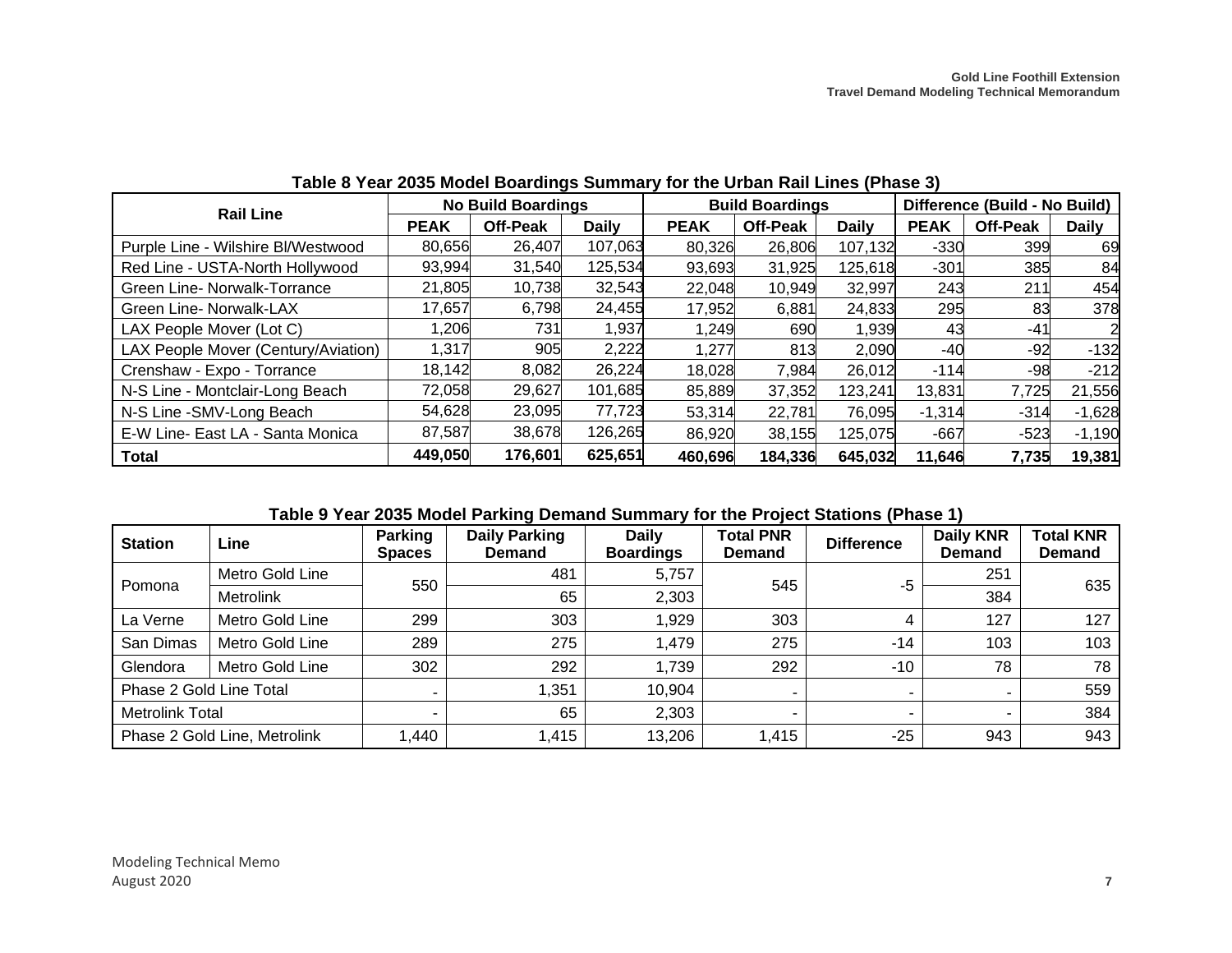| <b>Station</b>          | Line                         | <b>Parking</b><br><b>Spaces</b> | <b>Daily Parking</b><br><b>Demand</b> | <b>Daily</b><br><b>Boardings</b> | <b>Total PNR</b><br><b>Demand</b> | <b>Difference</b> | <b>Daily KNR</b><br><b>Demand</b> | <b>Total KNR</b><br><b>Demand</b> |
|-------------------------|------------------------------|---------------------------------|---------------------------------------|----------------------------------|-----------------------------------|-------------------|-----------------------------------|-----------------------------------|
| Claremont               | Metro Gold Line              | 539                             | 461                                   | 4,278                            | 561                               | 22                | 180                               | 376                               |
|                         | Metrolink                    |                                 | 100                                   | 1,852                            |                                   |                   | 196                               |                                   |
| Pomona                  | Metro Gold Line              | 550                             | 466                                   | 3,984                            | 556                               | 6                 | 189                               | 594                               |
|                         | Metrolink                    |                                 | 90                                    | 1,429                            |                                   |                   | 405                               |                                   |
| La Verne                | Metro Gold Line              | 299                             | 313                                   | 1,839                            | 313                               | 14                | 95                                | 95                                |
| San Dimas               | Metro Gold Line              | 289                             | 287                                   | 1,459                            | 287                               | $-2$              | 94                                | 94                                |
| Glendora                | Metro Gold Line              | 302                             | 287                                   | 1,658                            | 287                               | $-15$             | 75                                | 75                                |
| Phase 2 Gold Line Total |                              |                                 | 1,814                                 | 13,217                           | ۰.                                |                   |                                   | 633                               |
| <b>Metrolink Total</b>  |                              |                                 | 190                                   | 3,281                            | $\overline{\phantom{a}}$          |                   |                                   | 601                               |
|                         | Phase 2 Gold Line, Metrolink | 1,979                           | 2,005                                 | 16,498                           | 2,005                             | 25                | 1,234                             | 1,234                             |

**Table 10 Year 2035 Model Parking Demand Summary for the Project Stations (Phase 2)**

### **Table 11 Year 2035 Model Parking Demand Summary for the Project Stations (Phase 3)**

<span id="page-12-1"></span><span id="page-12-0"></span>

| <b>Station</b>               | Line             | <b>Parking</b><br><b>Spaces</b> | <b>Daily Parking</b><br><b>Demand</b> | <b>Daily</b><br><b>Boardings</b> | <b>Total PNR</b><br><b>Demand</b> | <b>Difference</b> | <b>Daily KNR</b><br><b>Demand</b> | <b>Total KNR</b><br><b>Demand</b> |
|------------------------------|------------------|---------------------------------|---------------------------------------|----------------------------------|-----------------------------------|-------------------|-----------------------------------|-----------------------------------|
|                              | Metro Gold Line  |                                 | 1,372                                 | 6,479                            | 1,521                             | $-79$             | 170                               | 332                               |
| Montclair                    | <b>Metrolink</b> | 1,600                           | 150                                   | 1,631                            |                                   |                   | 162                               |                                   |
|                              | Metro Gold Line  | 539                             | 344                                   | 2,371                            | 542                               | 3                 | 112                               | 315                               |
| Claremont                    | <b>Metrolink</b> |                                 | 198                                   | 1,111                            |                                   |                   | 203                               |                                   |
| Pomona                       | Metro Gold Line  | 550                             | 439                                   | 3,414                            | 539                               | $-11$             | 135                               | 542                               |
|                              | <b>Metrolink</b> |                                 | 100                                   | 1,440                            |                                   |                   | 407                               |                                   |
| La Verne                     | Metro Gold Line  | 299                             | 296                                   | 1,793                            | 296                               | $-3$              | 77                                | 77                                |
| San Dimas                    | Metro Gold Line  | 289                             | 284                                   | 1,484                            | 284                               | -5                | 78                                | 78                                |
| Glendora                     | Metro Gold Line  | 302                             | 288                                   | 1,663                            | 288                               | -14               | 76                                | 76                                |
| Phase 2 Gold Line Total      |                  | ۰.                              | 3,023                                 | 17,203                           | ٠                                 |                   | 646                               |                                   |
| <b>Metrolink Total</b>       |                  | ۰.                              | 447                                   | 4,182                            | $\overline{\phantom{a}}$          | -                 | 772                               |                                   |
| Phase 2 Gold Line, Metrolink |                  | 3,579                           | 3,471                                 | 21,385                           | 3,471                             | $-108$            | 1,418                             | 1,418                             |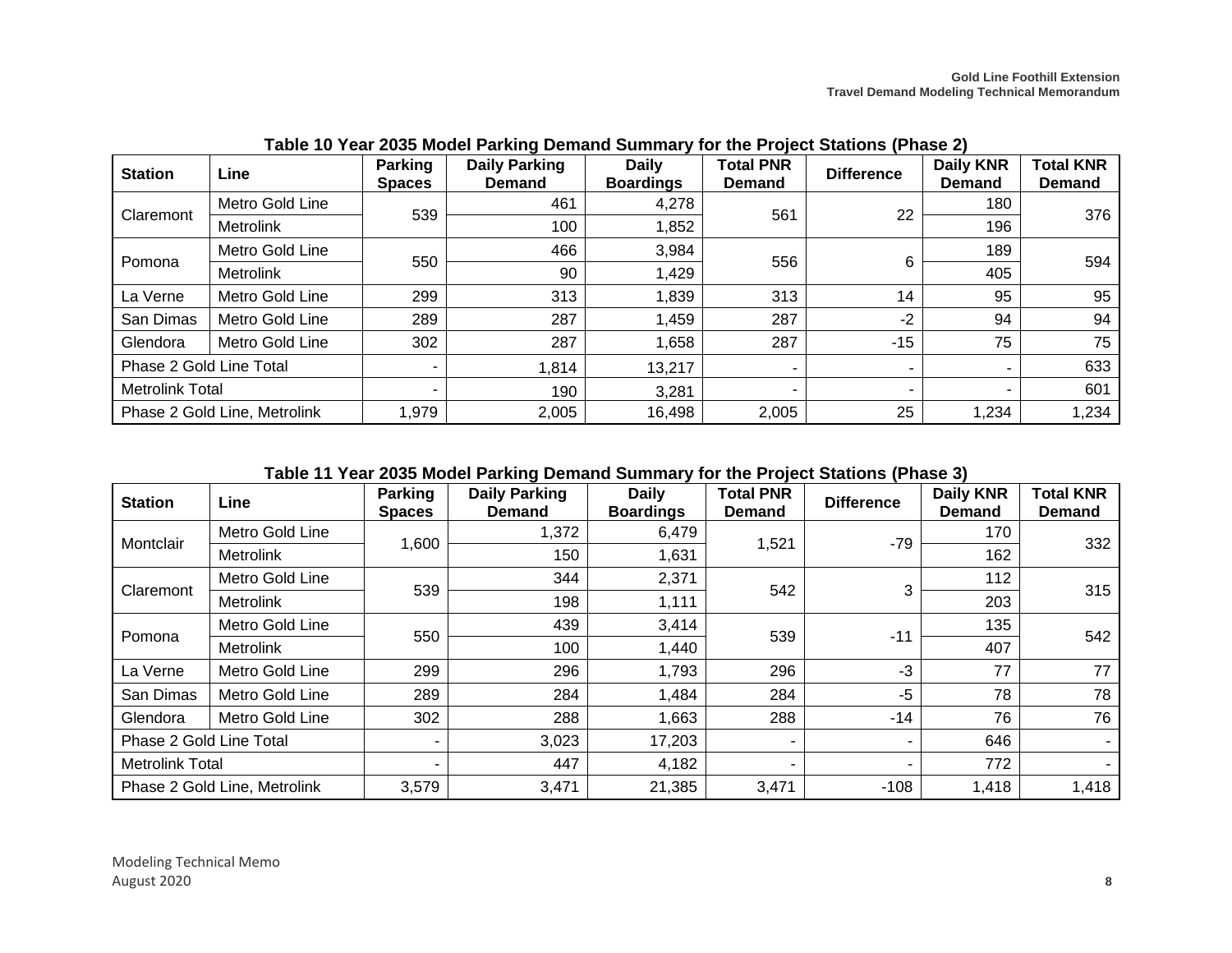| $1.0000$ is 1900 to 2000 to 2000 to 2000 and 2000 and 2000 and 2000 and 2000 sections and 2000 is the 2000 to 2000 $\pm$ |                |                    |                   |                   |                   |                      |
|--------------------------------------------------------------------------------------------------------------------------|----------------|--------------------|-------------------|-------------------|-------------------|----------------------|
| Line                                                                                                                     | <b>Station</b> | <b>Walk Access</b> | <b>Bus Access</b> | <b>PNR Access</b> | <b>KNR Access</b> | <b>Total Access*</b> |
|                                                                                                                          | Glendora       | 970                | 308               | 307               | 78                | 1,663                |
|                                                                                                                          | San Dimas      | 718                | 290               | 289               | 103               | 1,399                |
| <b>Metro Gold Line</b>                                                                                                   | La Verne       | 1,316              | 115               | 319               | 127               | 1,877                |
|                                                                                                                          | Pomona         | 1,181              | 2,665             | 506               | 251               | 4,602                |
|                                                                                                                          | Total          | 4,185              | 3,377             | 1,421             | 558               | 9,541                |
| <b>Metrolink</b>                                                                                                         | Pomona North   | 544                | 1,308             | 68                | 384               | 2,304                |
|                                                                                                                          | Total          | 544                | 1,308             | 68                | 384               | 2,304                |

**Table 12 Year 2035 Average Weekday Mode of Access Summary for Gold Line Stations (Phase 1)**

## **Table 13 Year 2035 Average Weekday Mode of Access Summary for Gold Line Stations (Phase 2)**

<span id="page-13-2"></span><span id="page-13-1"></span><span id="page-13-0"></span>

| Line                   | <b>Station</b> | <b>Walk Access</b> | <b>Bus Access</b> | <b>PNR Access</b> | <b>KNR Access</b> | <b>Total Access*</b> |
|------------------------|----------------|--------------------|-------------------|-------------------|-------------------|----------------------|
|                        | Glendora       | 979                | 222               | 299               | 75                | ,575                 |
|                        | San Dimas      | 732                | 234               | 303               | 94                | ,362                 |
| <b>Metro Gold Line</b> | La Verne       | 1,320              | 31                | 332               | 95                | 1,777                |
|                        | Pomona         | 1,234              | 1,876             | 491               | 189               | 3,788                |
|                        | Claremont      | 1,127              | 1,490             | 485               | 180               | 3,281                |
|                        | <b>Total</b>   | 5,391              | 3,852             | 1,909             | 632               | 11,782               |
|                        | Pomona North   | 548                | 381               | 95                | 405               | 1,429                |
| <b>Metrolink</b>       | Claremont      | 492                | 1,060             | 106               | 196               | 1,852                |
|                        | <b>Total</b>   | 1,040              | 1,441             | 201               | 600               | 3,281                |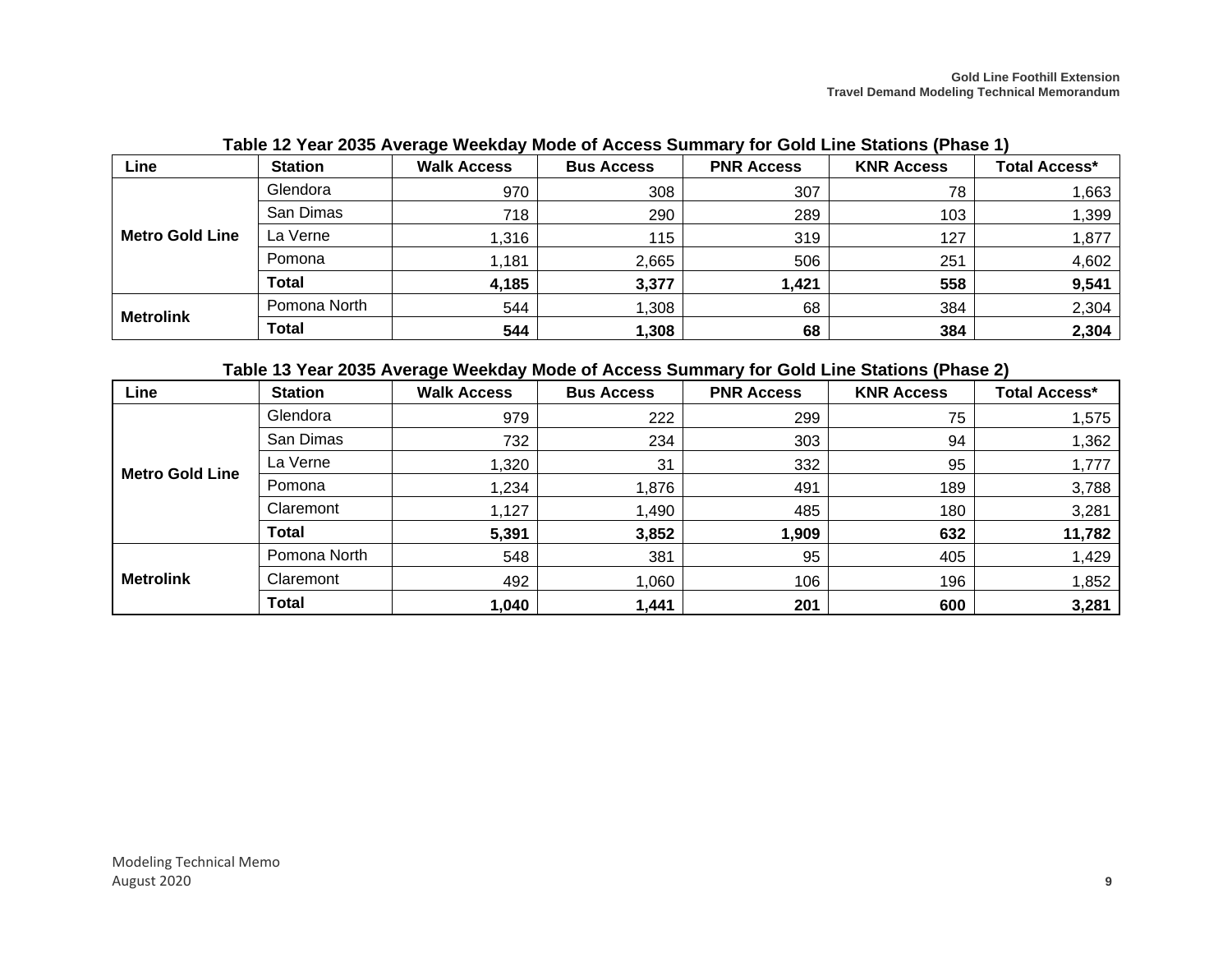<span id="page-14-0"></span>

| Line                   | <b>Station</b> | <b>Walk Access</b> | <b>Bus Access</b> | <b>PNR Access</b> | <b>KNR Access</b> | <b>Total Access*</b> |
|------------------------|----------------|--------------------|-------------------|-------------------|-------------------|----------------------|
|                        | Glendora       | 996                | 223               | 303               | 76                | 1,598                |
|                        | San Dimas      | 752                | 243               | 299               | 78                | 1,372                |
|                        | La Verne       | 1,321              | 11                | 312               | 77                | 1,720                |
| <b>Metro Gold Line</b> | Pomona         | 1,239              | 1,369             | 462               | 135               | 3,205                |
|                        | Claremont      | 1,198              | 557               | 363               | 112               | 2,228                |
|                        | Montclair      | 579                | 3,510             | 1,444             | 170               | 5,702                |
|                        | <b>Total</b>   | 6,083              | 5,912             | 3,183             | 646               | 15,823               |
|                        | Pomona North   | 542                | 386               | 106               | 407               | 1,440                |
| <b>Metrolink</b>       | Claremont      | 482                | 218               | 208               | 203               | 1,111                |
|                        | Montclair      | 300                | 1,012             | 158               | 162               | 1,631                |
|                        | <b>Total</b>   | 1,323              | 1,616             | 471               | 772               | 4,182                |

**Table 14 Year 2035 Average Weekday Mode of Access Summary for Gold Line Stations (Phase 3)**